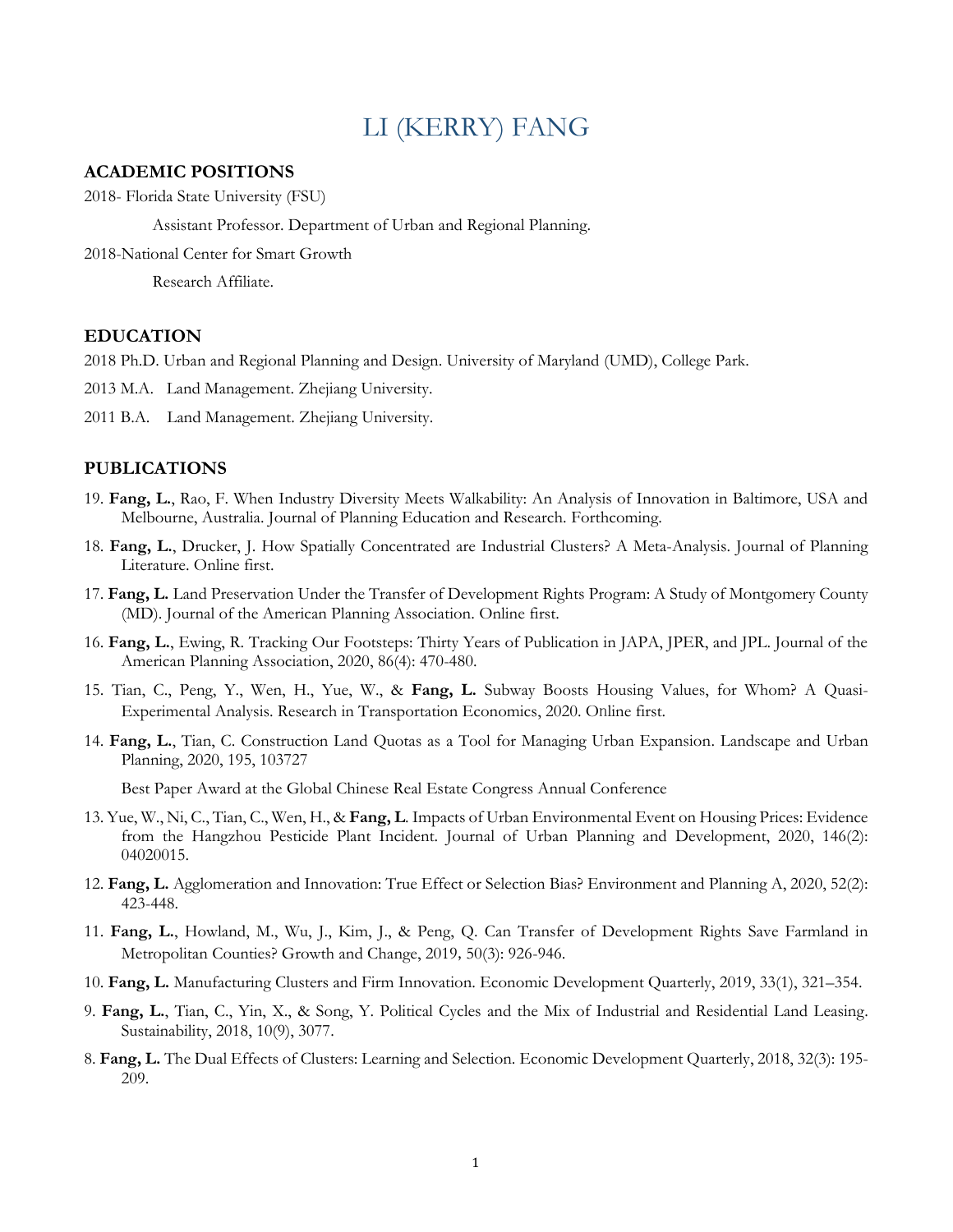- 7. Wen, H., Gui, Z., Tian, C., Xiao, Y., & **Li Fang**. Subway Opening, Traffic Accessibility, and Housing Prices: A Quantile Hedonic Analysis in Hangzhou, China. Sustainability, 2018, 10(7): 2254
- 6. Tian, C., **Fang, L**. The Impossible in China's Homestead Management: Free Access, Marketization, and Settlement Containment. Sustainability, 2018, 10(3): 798.
- 5. **Fang, L.**, Tian, C. Housing and Marital Matching: A Signaling Perspective. China Economic Review, 2018, 47: 27- 46.

Best Paper Award at the Global Chinese Real Estate Congress Annual Conference

4. Knaap G., Avin, U., & **Fang L**. Driving and Compact Growth: A Careful Look in the Rearview Mirror. Journal of the American Planning Association, 2017, 83(1): 32-35.

Reported by the American Planning Association and Planetizen

- 3. **Fang, L**., Li, P. & Song, S. China's Urban Development Policies and City Growth Dynamics: An Analysis based on the Gibrat's Law. International Review of Economics and Finance, 2017, 52(11): 322-329.
- 2. **Fang, L.**, Li, P. & Song, S. China's Development Policies and City Size Distribution: An Analysis based on the Zipf's Law. Urban Studies, 2017, 54(12): 2818-2834.
- 1. **Fang, L.** Do Clusters Encourage Innovation? A Meta-Analysis. Journal of Planning Literature, 2015, 30(3): 239-260.

#### **PAPERS UNDER REVIEW**

- 8. **Fang, L.**, Adelakun, F., & Goetemann, T. Brewing Entrepreneurship: Coffee and Startups. Journal of Planning Education and Research. R&R.
- 7. **Fang, L.**, He, P., Chen, H., Yao, Y., & Tian, C. Beyond the Ceremony: Mega-Event and Air Quality. PLOS ONE. R&R.
- 6. **Fang, L.** Are We Ready? Preparation for the Labor Market Impact of Autonomous Vehicles in Transportation and Economic Plans. Journal of Planning Education and Research. Under Review.
- 5. **Fang, L.** Retail Stores amid Covid-19. Journal of Planning Education and Research. Under Review.
- 4. **Fang, L.** The Evolution of Economic Development Literature: 1959-2020. Economic Development Quarterly. Under Review.
- 3. **Fang, L.**, Green, J., Ye, X., & Shi, W. Time to Upgrade Our Tools: Integrating Urban Data Science into Economic Development Research and Curriculum. Journal of Planning Education and Research. Under Review.
- 2. **Fang, L.**, Tian C. Land Tenure and Children's Health: Evidence from China. Land Economics. Under Review.
- 1. **Fang, L.** Bifurcated Roads: Economic Development Strategies across Geography. Economic Development Quarterly. Under Review.

#### **GRANTS**

#### **External**

- 2021 PI. Lincoln Institute of Land Policy Case Study Award (\$2,000).
- 2020 PI. Lincoln Institute of Land Policy International Fellowship (\$35,000).
- 2018 Investigator. Chinese NSF Grant (¥250,000). The Spatial Variation of Resident Happiness and Urban Conviviality in Light of Environmental Equity in Metropolitan Areas (PI: Wenjie Wu).
- 2017 C. Lowell Harriss Dissertation Fellowship (\$10,000), Lincoln Institute of Land Policy PI. Universitas 21 Graduate Collaborative Research Awards (\$4,880) Equity and Inclusion Fellowship (\$599), Association for Public Policy Analysis & Management Travel Grant (\$300), Regional Science Association Travel Award (\$300), International Association of China Planning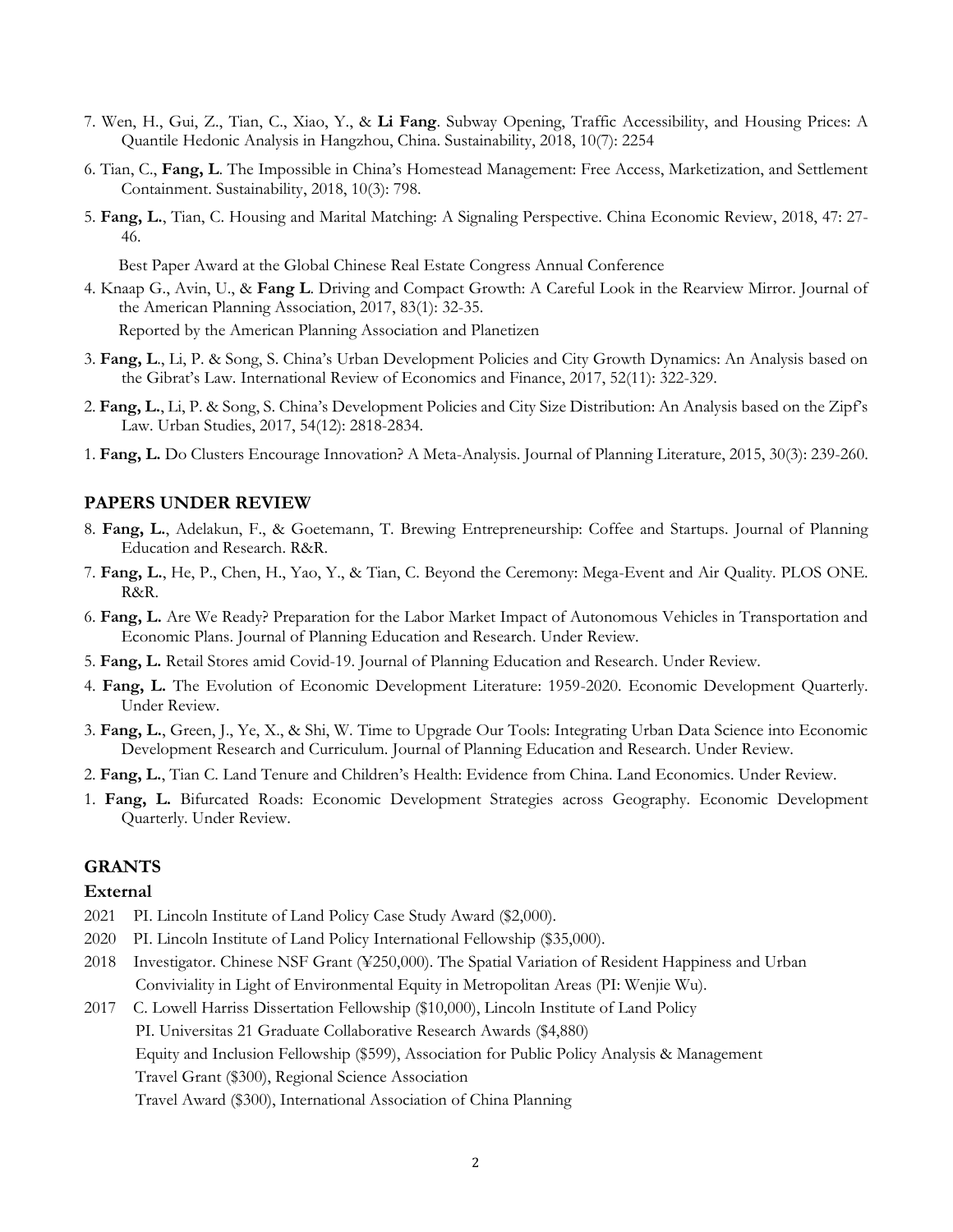- 2016 Workshop Scholarship (\$300), Association of Collegiate Schools of Planning
- 2015 Doctoral Scholarship (\$1,000), American Real Estate Society
- 2014 International Economic Development Council Young Professionals Scholarship (\$1,000)
- 2012 Thesis Fellowship (¥25,000), Peking University-Lincoln Institute

## **Internal**

- 2020 College of Social Science and Public Policy Collaborative Collision Seed Grant (\$4,685), FSU
- 2019 First Year Assistant Professor Award (\$20,000), FSU PI. Planning Grant (\$12,264), FSU
- 2017 Global Classroom Initiative Grant (\$10,000), UMD
- 2016 All S.T.A.R. Fellowship (\$10,000), UMD

## **AWARDS**

- 2021 College of Social Science and Public Policy Teaching Award (Tenure Track), FSU University Inclusive Teaching and Mentoring Award Nomination, FSU University Outstanding Graduate Teaching Award Nomination, FSU
- 2020 International Association of Chinese Planners Rising Scholar Award College of Social Science and Public Policy Early-Career Faculty Research Award, FSU
- 2011-2014 Best Paper Awards at the Global Chinese Real Estate Congress Annual Conference
- 2012 Best Paper Award at Chinese Institutional Economists Association Annual Conference Best Paper Award, China Real Estate
- 2010 Best Paper Award at the Chinese Real Estate Association Annual Conference

## **ACADEMIC TALKS AND PRESENTATIONS**

#### **Invited Speaker**

- UAA Webinar Series: Career Navigation for BIPOC (Black, Indigenous and People of Color) Professionals and Students. Urban Affairs Association, Online, January 2021.
- UAA Webinar Series: Basic Skills for Online Teaching. Urban Affairs Association, Online, October 2020.
- The COVID-19 Effect: Tackling Racial, Economic, and Gender Inequities. College of Social Science and Public Policy, FSU, Online, October 2020.
- Let Computer Reads for You: The Use of Text Analysis in Social Science and Literature Study. Zhejiang University, Online, August 2020.
- Career Development: How to Apply for Academic Jobs. The International Association Chinese Planning, Online, August 2020.
- Tracking our Footsteps: Thirty Years of Publications in JAPA, JPER and JPL. National Center for Smart Growth, University of Maryland, College Park, December 2019. DeVoe L. Moore Center, FSU, Tallahassee, October 2019. DURP Doctoral Colloquium, FSU, Tallahassee October 2019.
- Retooling Our Pedagogy & Practice in Economic Development Planning. The Association of Collegiate Schools of Planning Annual Meeting, Buffalo, October 2018.
- Seize the Opportunity: Clear China's Sky with Mega-Events. Zhejiang University, Hangzhou, May 2017.
- Housing and Marital Matching: A Signaling Perspective. Zhejiang Gongshang University, Hangzhou, May 2017.
- The Use of Quasi-Experimental Methods in Policy Evaluation. Zhejiang University, Hangzhou, June 2016.
- Meta-Analysis and Its Applications in Social Science. Zhejiang University, Hangzhou, June 2015.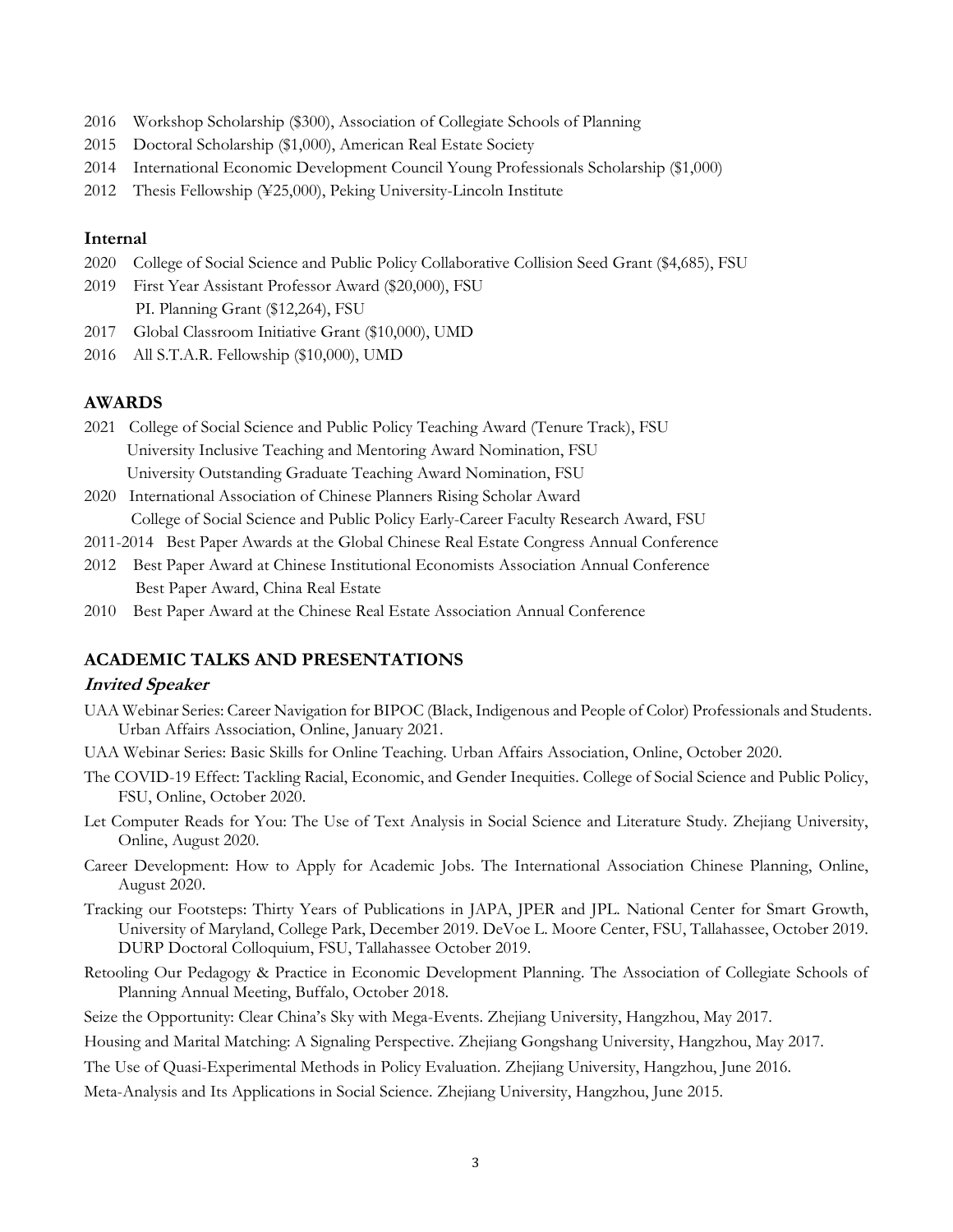#### **Invited Discussant**

- Redevelopment and Marginalized Populations at Three Scales: Individual, Neighborhood, and City. The Association of Collegiate Schools of Planning Annual Meeting, Online, November 2020.
- Shifting Geographies of Development. The Association of Collegiate Schools of Planning Annual Meeting, Greenville, October 2019.
- Innovation in the Climate Economy. The Association of Collegiate Schools of Planning Annual Meeting, Buffalo, October 2018.
- Transportation and Urban Land Use. The American Real Estate and Urban Economics Association National Conference, Washington, DC, May 2018.

#### **Session Organized and Chaired**

- What's Next in Economic Development? The Association of Collegiate Schools of Planning Annual Meeting, Miami, October 2021.
- Reimaging the Post-Pandemic Economic Future of Florida. The American Planning Association Florida Chapter Annual Meeting, Miami, September 2021.
- Urban Data Science in Economic Development Research and Teaching. The Association of Collegiate Schools of Planning Annual Meeting, Online, November 2020.
- The Application of Data Science in Economic Development. The Association of Collegiate Schools of Planning Annual Meeting, Greenville, October 2019.
- Future-Oriented Economic Development Strategies. The American Planning Association Florida Chapter Annual Meeting, Sandestin, September 2019.
- Boosting Local Economic Development with Infrastructure, Industrial Strategy and Entrepreneurship Policy. The American Planning Association Florida Chapter Annual Meeting, West Palm Beach, September 2018.

#### **Conference Presentations (\* doctoral student)**

- **Fang, L.** Bifurcated Roads: Equitable Economic Development Strategies across Geography. The Association of Collegiate Schools of Planning Annual Meeting, Miami, October 2021.
- Wen, Y.\*, **Fang, L.** How Does the Collaborative Network Structure Affect Innovation? A study of Florida's Healthcare Industry. The Association of Collegiate Schools of Planning Annual Meeting, Miami, October 2021.
- **Fang, L.** The Evolution of Economic Development Research. International Association of China Planning Annual Conference, Online, October 2021.
- **Fang, L.** Supporting Small Businesses: Retail Stores during Covid-19. The American Planning Association Florida Chapter Annual Meeting, Miami, September 2021.
- **Fang, L.**, Adelakun, F., Goetemann, T. Brewing Entrepreneurship: Coffee and Startups. International Association of China Planning Annual Conference, Online, December 2020.
- **F**ang**, L.**, Slaper, T. Nowcasting Entrepreneurship: Urban Third Place v.s. The Creative Class. The 67th Annual North American Meeting of the Regional Science Association International, Online, November 2020.
- Wen, Y.\*, **Fang, L.**, Li, O. How is the Commercial Real Estate Market Fairing during the 2019 Novel Coronavirus (COVID-19)? The 67th Annual North American Meeting of the Regional Science Association International, Online, November 2020. International Association of China Planning Annual Conference, Online, June 2021.
- **F**ang**, L**., Drucker, L. Urban Agglomerations: How Far Does Their Effect Extend? The 66th Annual North American Meeting of the Regional Science Association International, Pittsburg, November 2019.
- **Fang, L.** How Many Truck Driving Jobs Will Autonomous Vehicle Eliminate? And Are We Prepared? The 50th Urban Affairs Association Conference, Washington, D.C., April 2020. The American Planning Association Florida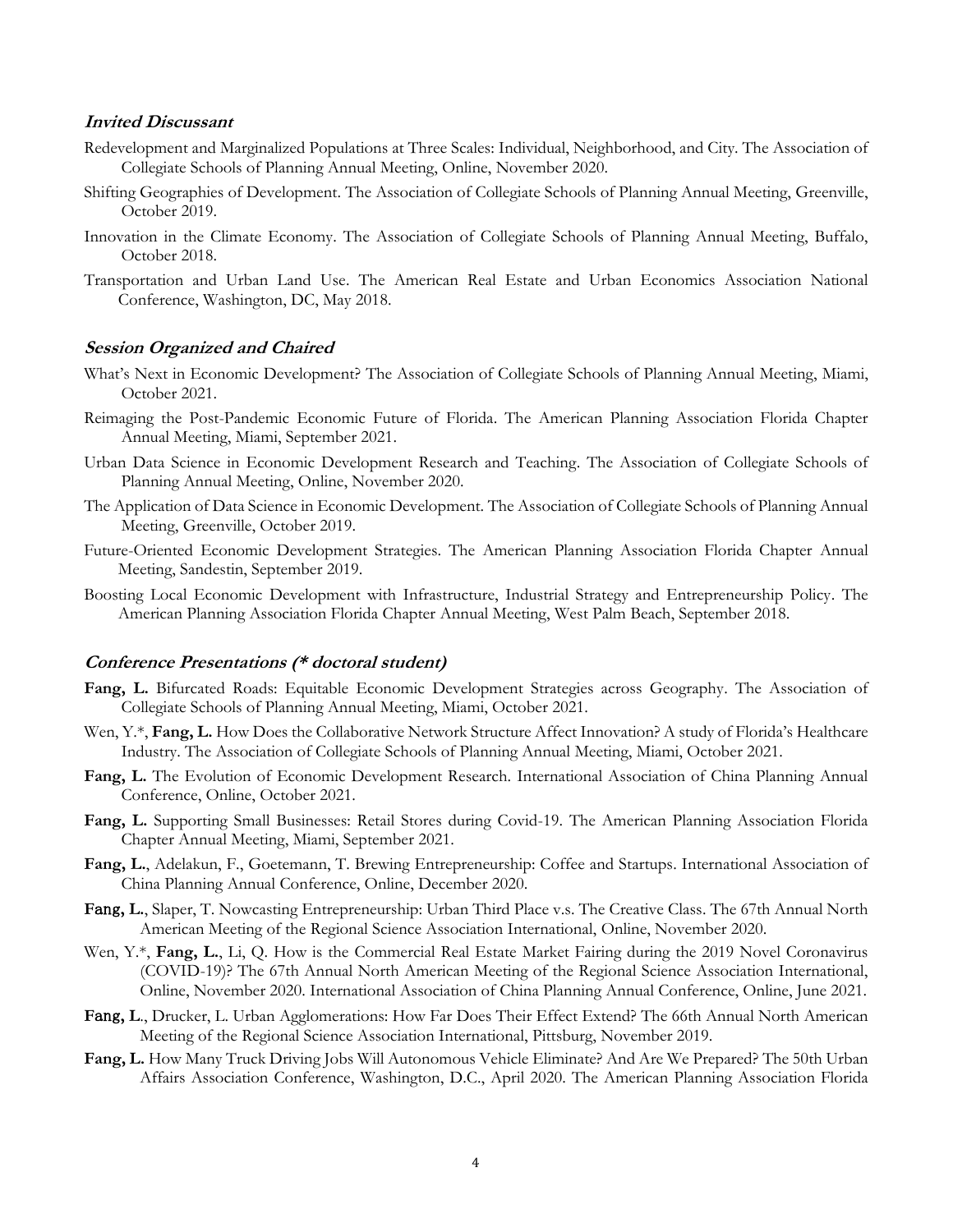Chapter Annual Meeting, Sandestin, September 2019. The Association of Collegiate Schools of Planning Annual Meeting, Online, November 2020.

- **Fang, L.**, Ewing, R. Thirty Years of Publications in JAPA, JPER and JPL. The 49th Urban Affairs Association Conference, Los Angeles, April 2019. The Association of Collegiate Schools of Planning Annual Meeting, Greenville, October 2019.
- **Fang, L.**, Rao, F. When Industry Diversity Meets Walkability: An Analysis of Firm Innovation in Baltimore City, USA and Melbourne City, Australia. Industry Studies Association Annual Conference, Nashville, May 2019.
- **Fang, L.**, Rao, F. What Makes Transit-Oriented Development Successful? A Comparative Study of Baltimore and Melbourne. American Association of Geographies Annual Meeting, Washington, D.C., April 2019.
- **Fang, L.** Targeting Industry for Innovation. American Planning Association Capital Chapter, Makeover Montgomery 4, Silver Spring, May 2018.
- **Fang, L.** Do Small and Medium-Sized Enterprises Improve Innovativeness in Clusters? The American Association of Geographers Annual Meeting, New Orleans, April 2018. The Association of Collegiate Schools of Planning Annual Meeting, Buffalo, October 2018.
- **Fang, L.** The Spatial Scale and Effect on Innovation of (All) Industrial Clusters. The 57th Annual Meeting of the Western Regional Science Association, Pasadena, February 2018.
- **Fang, L.** Informed Industry Targeting: Grow Clusters in Learning Industries at Optimal Sizes. The 47th Urban Affairs Association Conference, Minneapolis, April 2017. The Association of Collegiate Schools of Planning Annual Meeting, Denver, October 2017. Association for Public Policy Analysis & Management Fall Research Conference, Chicago, November 2017. The 64th Annual North American Meeting of the Regional Science Association International, Vancouver, November 2017.
- **Fang, L.** Cluster and Innovation: Selection or Learning? The 63nd annual North American Meeting of the Regional Science Association International, Minneapolis, November 2016. 2017 American Social Science Association Annual Meeting, Chicago, January 2017. The 56th Annual Meeting of the Western Regional Science Association, Santa Fe, February 2017. International Association of China Planning Annual Conference, Harbin, June 2017. International Workshop on Regional, Urban, and Spatial Economics in China, Xiamen, June 2017.
- **Fang, L.,** He, P., Chen, H., Yao, Y., & Tian, C. Seize the Opportunity: Clear China's Sky with Mega-Events. American Political Science Association Annual Conference, Philadelphia, September 2016. International Association of China Planning Annual Conference, Harbin, June 2017.
- **Fang, L.** Do Stringent Quotas Slow Down Construction Land Expansion in China? The 62nd Annual North American Meeting of the Regional Science Association International, Portland, November 2015.
- **Fang, L.** The Cluster-Innovation Relationship Revisited. The Association of Collegiate Schools of Planning Annual Meeting, Houston, October 2015.
- **Fang, L**., Li, P. & Song, S. China's Urban Development Policies and City Size Dynamics: An Analysis based on the Zipf's law and the Gibrat's Law. The 4th International Workshop on Regional, Urban, and Spatial Economics in China, Beijing, June 2015.
- **Fang, L.,** Tian, C. Housing and Marital Matching in China: A Signaling Perspective. American Real Estate Society 2015 Annual Meeting, Fort Myer, April 2015. The American Real Estate and Urban Economics Association National Conference, Washington, D.C., May 2014.
- **Fang, L.**, Tian, C. Land and Growth under the Framework of Endogenous Growth Theory: Theoretical Model and Evidence from China. Western Regional Science Association 54th Annual Meeting, Tucson, February 2015. The 2nd International Workshop on Regional, Urban, and Spatial Economics in China, Beijing, June 2013.
- **Fang, L.** Promotion Incentive and Local Enforcement of Nation-Wide Land Preservation Regulation. The Global Chinese Real Estate Congress Annual Conference, Nanjing, July 2014. The 61st Annual North American Meeting of the Regional Science Association International, Washington, D.C., November 2014.
- **Fang, L.** Do Clusters Encourage Innovation? A Meta-Analysis. Summer School of New Structural Economics and Structural Transformation in Africa, Beijing, June 2014.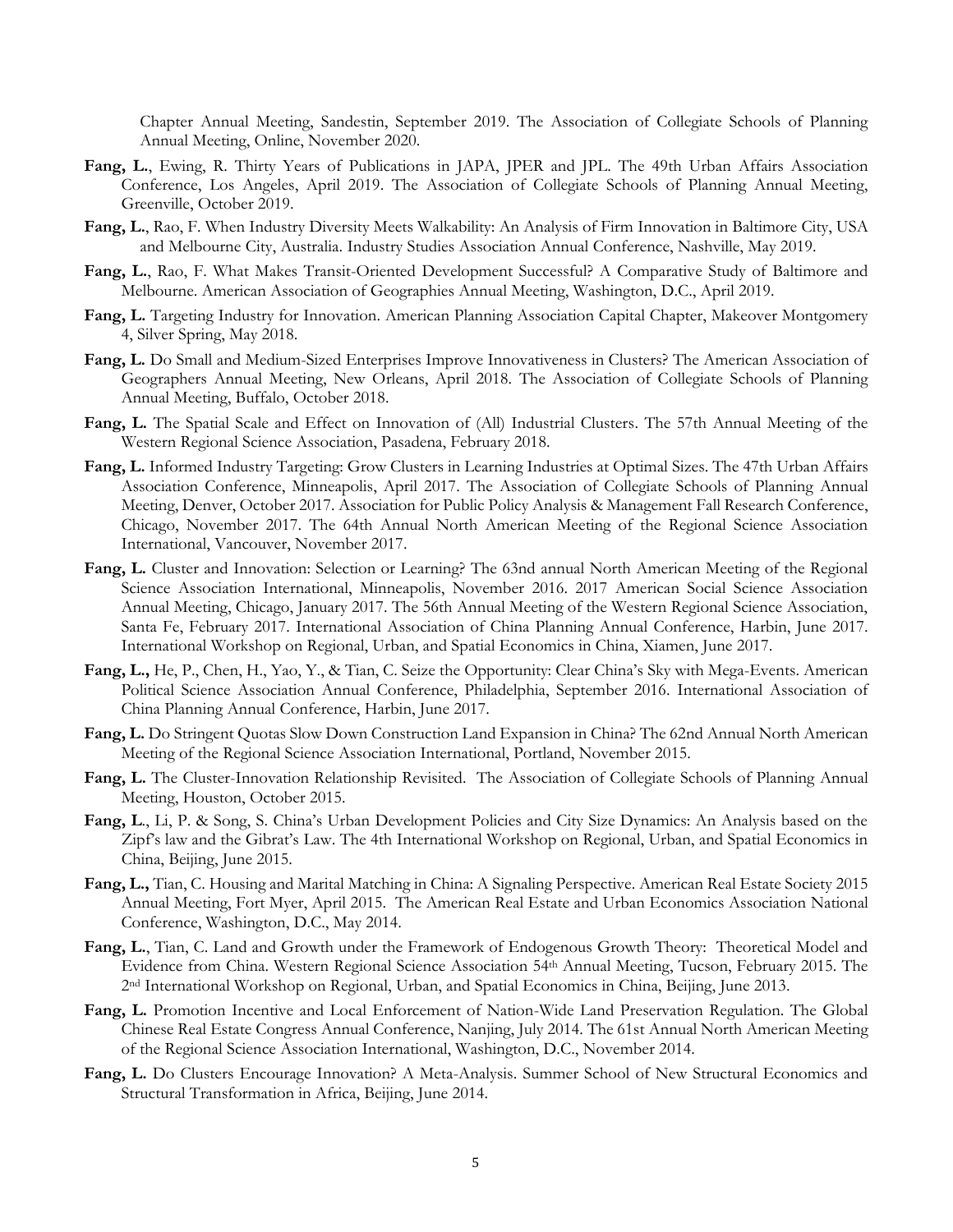- Tian, C., **Fang, L.** More Industrial Land or More Residential Land? Land Structural Supply Strategies of Local Government. Chinese Economist Association Annual Conference, Jinan, December 2012. Chinese Institutional Economists Association Annual Conference, Jinan, November 2012.
- Tian, C., **Fang, L.** A Good House Gets You a Good Wife. The Global Chinese Real Estate Congress Annual Conference, Macau, July 2012.
- Tian, C., **Fang L.** Land Adjustment and Land Rental Market: The Dual Perspectives of Quantity and Quality. Chinese Economist Association Annual Conference, Shanghai, December 2011. Chinese Young Economists Association Annual Conference, Beijing, October 2011.
- **Fang, L**., Tian, C. Tenure Security, Rural Housing Rental Market and Housing Investment: Evidence from 24 Villages in Hangzhou. The Global Chinese Real Estate Congress Annual Conference, Hangzhou, April 2011.
- Tian, C., **Fang, L.** The Impact of Rural Land Rental Market on Land Redistribution under HRS. The Global Chinese Real Estate Congress Annual Conference, Hangzhou, April 2011.
- **Fang, L**., Tian, C. Suburban Rural Housing Rental Market: Effect on Land and Income Allocation. Chinese Real Estate Association Annual Conference, Hangzhou, October 2010.

## **ADDITIONAL RESEARCH EXPERIENCE**

National Center for Smart Growth (10/2016- )

Spatial distribution of employment (funded by Maryland Department of Transportation); innovation landscape (funded by Economic Development Administration); economic development along transit lines (funded by Federal Transportation Administration)

Economic Development Administration University Center at UMD (08/2013-06/2018)

Farmland preservation; network analysis; cluster analysis; database programming; project management and team coordination; proposal writing; online courses (All funded by Economic Development Administration and St Mary's County Planning Department)

Center of Real Estate Study at Zhejiang University (09/2009-06/2013)

Real estate price index (funded by Zhejiang Housing Authority); database programming; field surveys (funded by the City Government of Hangzhou); news report; international conference organization

# **TEACHING**

Growth Management, FSU Economic Development Practicum, FSU (This is a global classroom jointly held with the Higher School of Economics in St. Petersburg, Russia) State and Local Economic Development Planning, FSU Planning Theory and Practice, FSU City and Regional Economic Development Planning, UMD Research Methods, UMD

# **MENTORING**

**Doctoral Student**  Yijia Wen (Committee Chair) Ed Zeno-Gonzalez (Committee Member)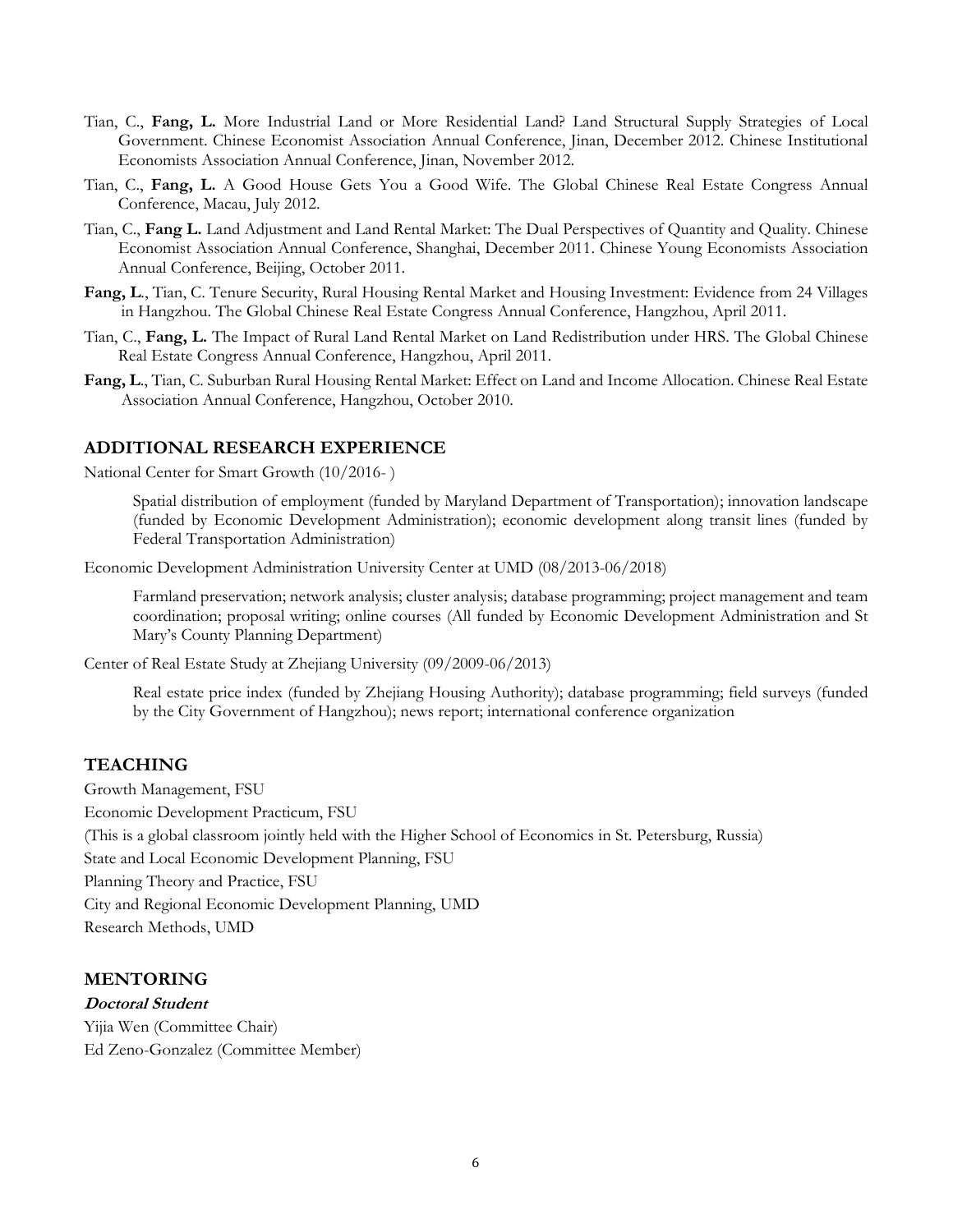# **Master Student**  Paula Perez Daria (Dasha) Kosheleva Zhihao Lyv Scott Reigel Yonghun Song (DIR Committee Chair)

# **PROFESSIONAL LEADERSHIP & SERVICE**

## **To the Academic Community:**

Reviewer for Journal of the American Planning Association, Journal of Planning Education and Research, Journal of Regional Science, Journal of Urban Affairs, Economic Development Quarterly, Urban Studies, Land Use Policy, Urban Affairs Review, Environment and Planning A, Environment and Planning B, Cities, Planning Theory, Papers in Regional Science, The Annals of Regional Science, China Economic Review, Small Business Economics, Local Economy, SAGE Open, Journal of Information Science, Asian Social Science, The China Journal, Journal of Urban Management, Review of Industrial Economics (In Chinese), China Economic Quarterly (In Chinese) International Fellowship Program Review, Lincoln Institute of Land Policy (2020-2021) Conference Paper Abstract Review, World Bank Land & Poverty Conference (2019) Best Student Paper Award Review, International Association of Chinese Planners (2021) Best Annual Meeting Paper Award Committee, Urban Affairs Association (2018-now) Ewing Marion Kauffman Foundation Awards Committee, ACSP (2019-now) APA Holzheimer Memorial Scholarship for Economic Development Planning Award Committee (committee member 2019-now; chair 2021-now)

ACSP Value Statement Focus Group (2018)

## **To the University:**

The University Senate, Programs, Curricula, and Courses Committee, UMD Graduate School Professional Pathways Focus Group, UMD Paper Review Committee for Graduate Student Appreciation Day 2017, UMD

## **To the Department:**

Promotion and Tenure Committee, FSU Doctoral Policy Committee, FSU Studio Advisory Committee, FSU (advised student team won the 2019 APA Florida Outstanding Student Project Award) URPD PhD Seminar Committee, UMD

# **To the Public:**

Advising the state of Florida Governor Ron DeSantis' Office on Economic Recovery after Covid-19

# **MEDIA COVERAGE**

American Planning Association. Debating the Relationship between Compact Development and Driving. Feb 27, 2017. Wallet Hub. 2018's Fastest-Growing Cities in America. Oct 1, 2018.

FSU College of Social Science and Public. Meet a Social Scientist: Dr. Fang from Urban and Regional Planning. April 8, 2021.